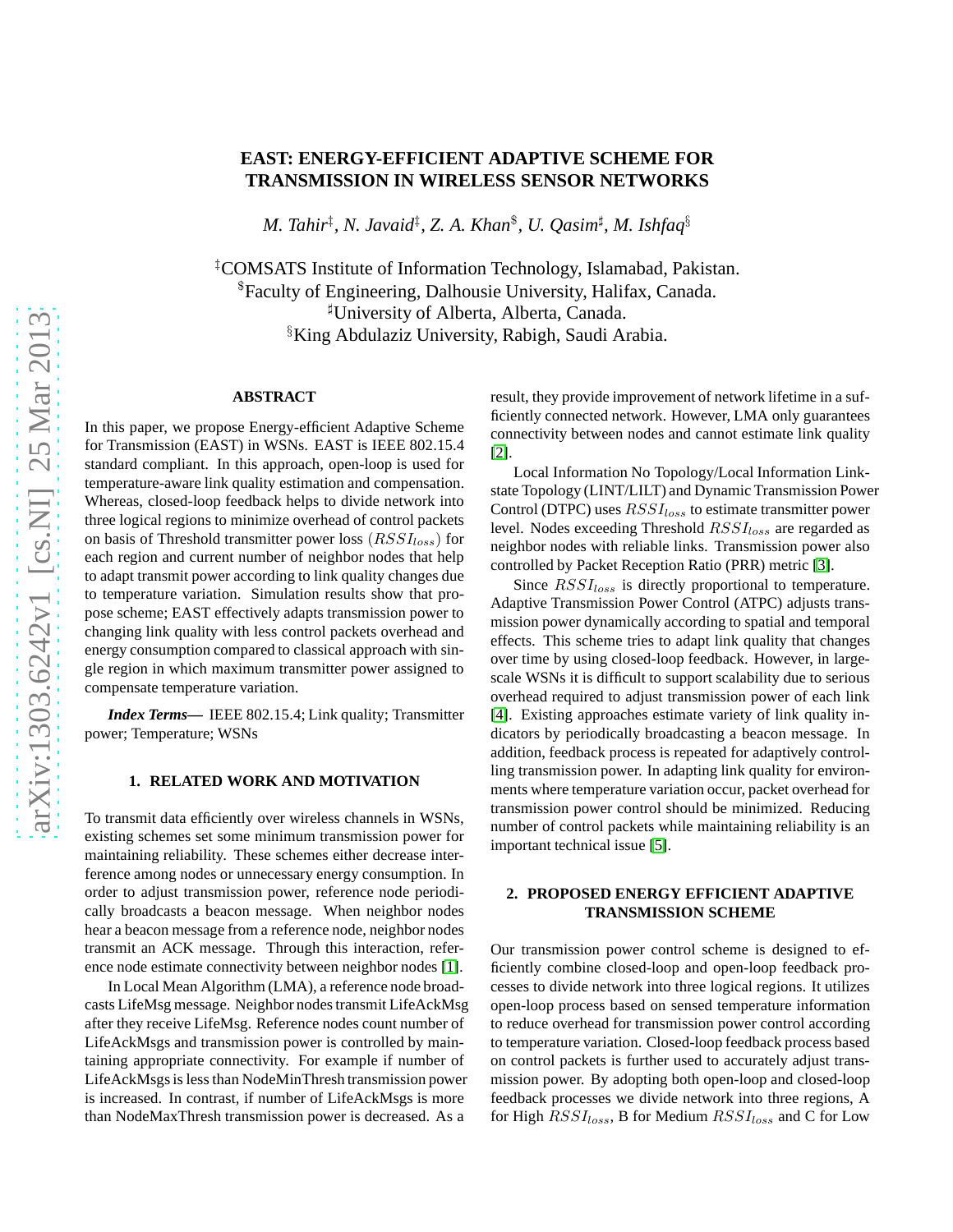$RSSI_{loss}$  on basis of Threshold  $RSSI_{loss}$  for each region.

In order to assign minimum and reachable transmission power to each link EAST is designed. EAST has two phases that is initial and run-time. In initial phase, each node build a model for each of its neighbors links. The run-time phase based on previous model EAST adapts the link quality to dynamically maintain each link with respect to time. In a relatively stable network, control overhead occurs only in measuring link quality in initial phase. In a relatively unstable network because link quality is continuously changing initial phase is repeated and serious overhead occur. Before we present block diagram for our propose scheme some variables are defined as follows: (1) Number of current neighbor nodes  $n_c(t)$ , (2) Desired number of neighbor nodes  $n_d(t)$ , (3) Error:  $e(t) = n_d(t) - n_c(t)$ , (4) Transmission power level  $P_{level}$ .

In order to adjust transmission power, transmission power level determined as connectivity with neighbor nodes. After comparing number of current neighbor nodes with a set point desired number of neighbor nodes power controller adjusts transmission power level accordingly. PRR, ACK, and  $RSSI_{loss}$  used to determine connectivity. ACK estimate connectivity, it cannot determine link quality. PRR estimate connectivity accurately that causes significant overhead [\[6\]](#page-3-5). In our scheme, we use  $RSSI_{loss}$  for connectivity estimation, which measure connectivity with relatively low overhead.

Power controller adjust transmission power level by utilizing both number of current neighbor nodes and temperature sensed at each neighbor node. Since power controller is operated not merely by comparing number of current neighbor nodes with desired number also by using temperaturecompensated power level, so that it reach to desired power level rapidly. If temperature is changing then temperature compensation is executed on basis of relationship between temperature and  $RSSI_{loss}$ . Network connectivity maintained with low overhead by reducing feedback process between nodes which is achieved due to logical division of network while link quality is changing due to temperature variation.

Transmission power loss due to temperature variation formulated using relationship between  $RSSI_{loss}$  and temperature experimented in Bannister et al.. Mathematical expression for  $RSSI_{loss}$  due to temperature variation is as follows [\[7\]](#page-3-6):

$$
RSSI_{loss}[dBm] = 0.1996 * (T[C^{o}] - 25[C^{o}]) \tag{1}
$$

To compensate  $RSSI_{loss}$  estimated from Eq.(1) we have to control output power of radio transmitter accordingly. Relationship between required transmitter power level and  $RSSI_{loss}$ is formulated by Eq.(2) using least square approximation [\[7\]](#page-3-6):

$$
P_{level}[dBm] = [(RSSI_{loss} + 40)/12]^{2.91}
$$
 (2)

Based on Eqs (1, 2), we obtain appropriate power level to compensate  $RSSI_{loss}$  due to temperature variation. To compensate path loss due to distance between each sensor node in WSN free space model help to estimate actual required transmitter power. After addition of required power level due to temperature variation and distance given in Eq.(3), we estimate actual required transmitter power between each sensor node. For free space path loss model we need number of nodes, distance between each node, required  $E_b/N_o$  depends upon  $SNR$ , spectral efficiency  $\eta$ , frequency f and receiver noise figure  $(RNF)$  required:

$$
P_t[dBm] = [\eta * (E_b/N_0) * mkT B * (4\pi d/\lambda)^2 + RNF] + P_{level}
$$
\n(3)

Our scheme aims to simplify transmission power control by compensating  $RSSI_{loss}$  change based on temperature information sensed at each node. Propose compensation scheme does not require any communication overhead with neighbor nodes, rather utilizes information gathered from temperature sensor. Open-loop control reduce significantly complexity of closed-loop feedback control for transmission power control. We define important parameters for our propose scheme, (1)  $RSSI_{loss}$  Threshold for each region. (2) Number of desired neighbor nodes in each region  $n_d(t) = n_c(t) - 5$ , (3) Transmission power level for each region.

Threshold  $RSSI_{loss}$  is minimum value required to maintain link reliability. Reference node broadcasts beacon message periodically to neighbor nodes and wait ACKs. If ACKs are received from neighbor nodes then  $RSSI_{loss}$  is estimated for logical division of network, number of nodes with high  $RSSI_{loss}$  considered in region A, medium  $RSSI_{loss}$  considered in region B, and with low  $RSSI_{loss}$  in region C. If  $(RSSI_{loss} \geq RSSI_{loss}$  Threshold) and  $(N_{current} \geq N_{desired})$ then Threshold transmitter power level assigned if for similar case ( $N_{current}$  <  $N_{desired}$ ) then similar transmitter power assigned and if  $(RSSI_{loss} < RSSI_{loss}$  Threshold) then by default keep same transmitter power level. Given below is complete algorithm for EAST.

## **3. RESULTS AND DISCUSSION**

In this section we describe simulation results of our propose technique for power efficient transmission in WSNs compared with classical approach used for transmission of data. In Fig1 we have shown values of meteorological temperature for one round that each sensor node have sensed in WSN. Let suppose we have 100 nodes in 100 $*$ 100  $m^2$  square region and temperature have values in range  $(-10 - 53)C^{\circ}$  [\[8\]](#page-3-7) for given meteorological condition of Pakistan. Reference node is placed at edge of this region. In figure shown earlier temperature variation shown on y-axis and corresponding nodes on x-axis. Each sensor node placed at different location randomly in given area and we clearly see variation of temperature for different nodes in WSN.

Different values of temperature for each sensor node based on meteorological condition help to estimate  $RSSI_{loss}(dBm)$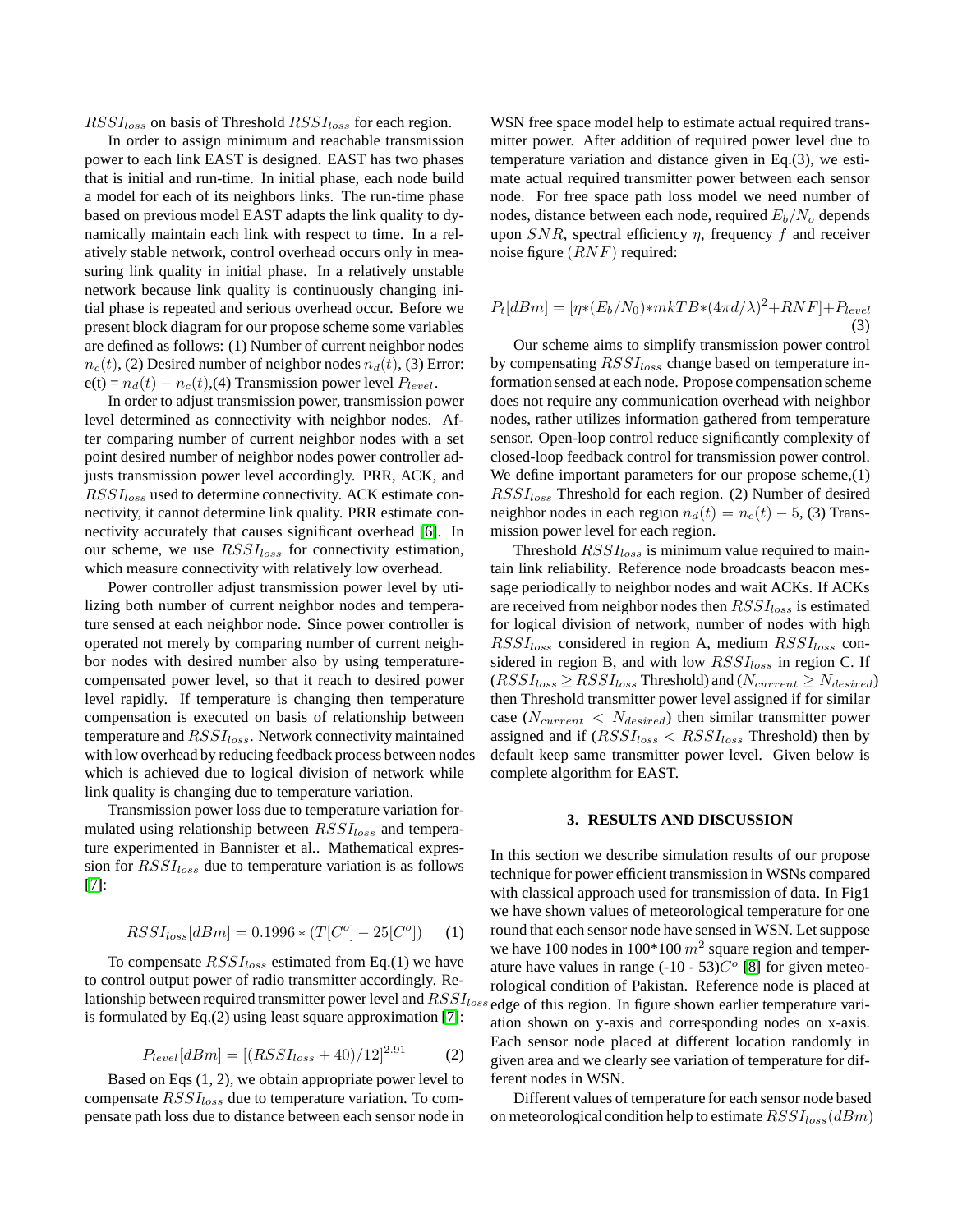

**Fig. 1**. Temperature for different Nodes



**Fig. 2**. RSSI-loss for different Nodes

that is transmitter power loss. Fig2 shows transmission power loss due to temperature variation in any environment using the relationship between  $RSSI_{loss}(dBm)$  and temperature  $(C<sup>o</sup>)$ given by Bannister et al.  $RSSI_{loss}(dBm)$  on y-axis indicates transmission power loss for each sensor node.  $RSSI_{loss}(dBm)$ high means that sensor node placed in region where temperature is high so link not have good quality. For temperature  $(-10 - 53)C^{\circ}$   $RSSI_{loss}(dBm)$  have value in range (-6dBm) - (5dBm). Chosen simulation parameters are Rounds 1200, Temperature -10-53  $C^0$ , Distance (1-100)m, Nodes 100, Regions A,B,C,  $\eta$  0.0029, SNR 0.20dB, Bandwidth 83.5MHz, Frequency 2.45GHz, RNF 5dB, T 300k,  $E_b/N_0$  8.3dB.

| <b>Table 1. Estimated Parameters</b>        |                                     |
|---------------------------------------------|-------------------------------------|
| Number of Nodes (A,B,C)                     | 46.30.24                            |
| Desired Neighbors (A,B,C)                   | 41.25.19                            |
| Nodes after 1200 Rounds (A.B.C)             | 41.22.17                            |
| Threshold power level (A,B,C)               | 43.24,31.77,22.21 dBm               |
| Nodes above threshold $RSSI_{loss}$ (A,B,C) | 23.11.8                             |
| Nodes below threshold $RSSI_{loss}$ (A,B,C) | 18.11.9                             |
| PRR (A.B.C)                                 | $(80-98)$ , $(70-96)$ , $(63-97)$ % |
| Threshold $RSSI_{1}$ = = = (A.B.C)          | 3.78.-0.61.-5.17 dBm                |

From figure shown earlier it is also clear that link quality and  $RSSI_{loss}$  have inverse relation, when temperature is high  $RSSI_{loss}$  has high value means low quality link and vise versa. As we have earlier mentioned link quality and  $RSSI_{loss}$  have inverse relation that is for high temperature link quality is not good and for low temperature link quality is good. After estimating  $RSSI_{loss}$  for each node in WSN we compute corresponding transmitter power level to compensate  $RSSI_{loss}$ .  $P_{level}$  assigned to each node on basis of nodes estimated  $RSSI_{loss}$ . Fig2 shows range of power levels on y-axis for given  $RSSI_{loss}$  that is between (20- 47)  $dBm$  and also variation of required power level for sensor



**Fig. 3**. Power level for different Nodes



**Fig. 4**. Transmitter Power for different Nodes

node with changing temperature that is at low temperature required  $P_{level}$  is low and for high temperature required  $P_{level}$ is high.



**Fig. 5**. Power level for different regions

As we have earlier estimated  $RSSI_{loss}$  for each sensor node on the basis of given meteorological temperature that help to estimate required power level to compensate transmission power loss. That power level only help to compensate  $RSSI_{loss}$  due to temperature variation. To compensate path loss due to distance between each sensor node in WSN free space model help to estimate actual required transmitter power. After addition of required power level due to temperature variation and distance, we estimate actual required transmitter power between each sensor node. Fig3 shows required transmitter power including both transmission power loss due to temperature variation and free space path loss for different nodes. We clearly see from figure that  $P_t$  lies between (-115)  $-45$ ) $dBm$  and most of times it is above  $-100dBm$ .

As we have chosen 1200 rounds for our analysis each round starts when temperature change detected also we have divided network into three regions (A,B,C) for analysis of our